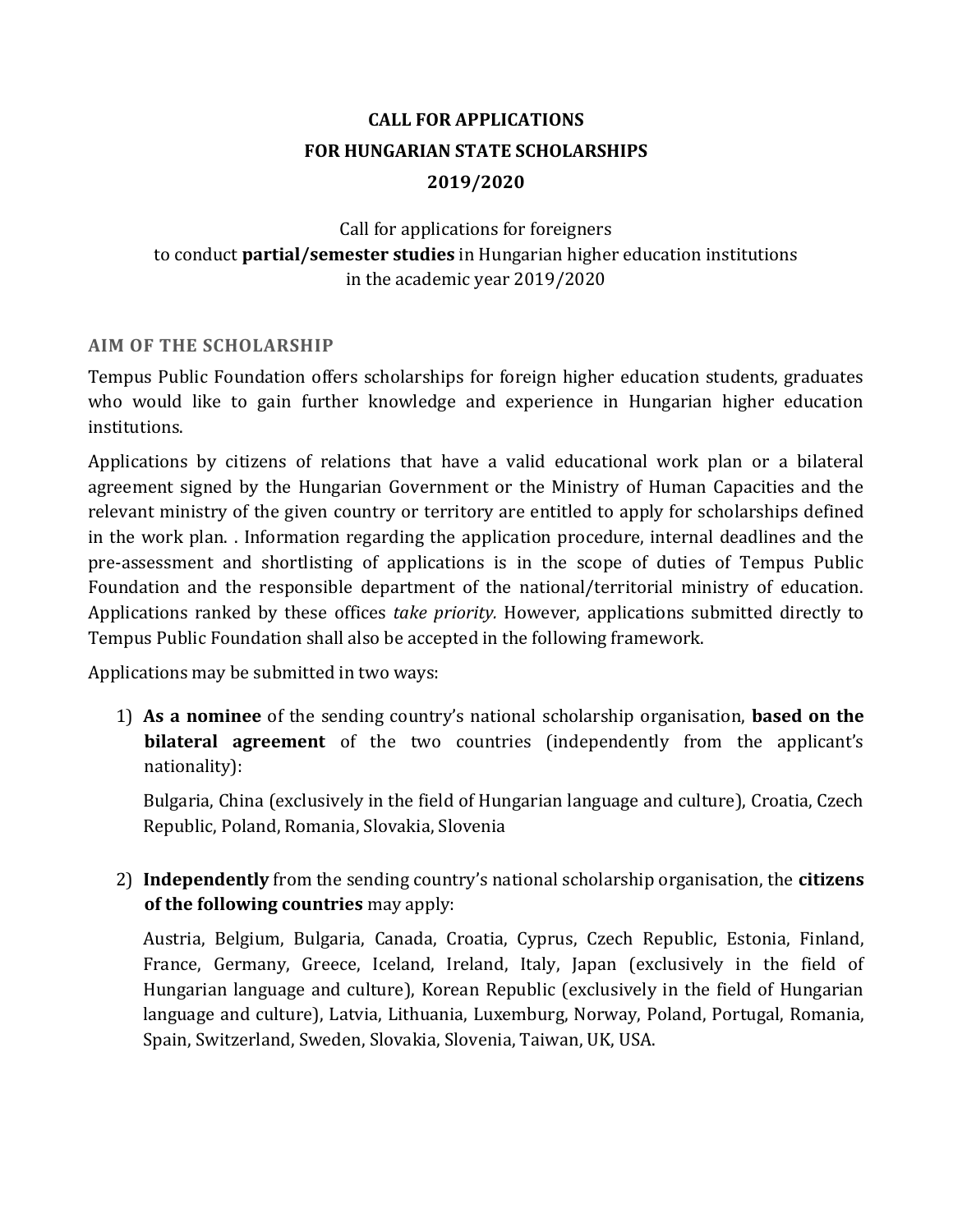### **SCHOLARSHIP TYPES AND ELIGIBILITY**

### **Bachelor/Master/Doctoral partial/semester studies**

Applicants for partial/semester bachelor, master and doctoral studies, can only apply for programs held in **Hungarian language** (except for art studies where studies in English is possible). The tuition fee is covered by the Hungarian state.

**Partial/semester bachelor or master studies** (3-10 months) are primarily for students majoring in Hungarian language and literature, as well as for other students enrolled outside Hungary at the bachelor or master level or in a single-track higher education programme, such as General Medicine, Dentistry, Pharmaceutical or Veterinary Studies, Architecture and Law. To apply, students are required to have minimum one completed semesters at their home institutions.

**Partial/semester doctoral studies** (1-10 months) are available for applicants who are enrolled in a PhD programme at an accredited higher education institution in a foreign country (not in Hungary).

Partial/semester studies are available only for those who are **enrolled in one of the higher education institutions** of the partner relations. The enrolled status is necessary at the moment of application.

### CASES OF NON-ELIGIBILITY

- Foreign citizens with an immigration/ settlement permit or in the course of applying for such a permit in Hungary, or dual citizens
- **Foreign citizens with permanent residence in Hungary**
- **Foreign citizens employed as defined by the Hungarian Labour Law**
- Students in employment applying for part-time or correspondence study programmes

### AGE LIMIT FOR APPLICANTS

Applicants must be over 18 at the time of submitting the application. There is no age limit.

### FURTHER IMPORTANT INFORMATION

Scholarships offered by Tempus Public Foundation allow for studies in any field of arts or sciences at an accredited Hungarian state- or church-owned higher education institution.

**At most one application can be submitted (in case of several applications, the last one will be considered as valid).** Students may submit another application for summer courses or for research stay in case they do not overlap in time. The applicant can thus be granted with a second scholarship if the budgetary allocations make it possible.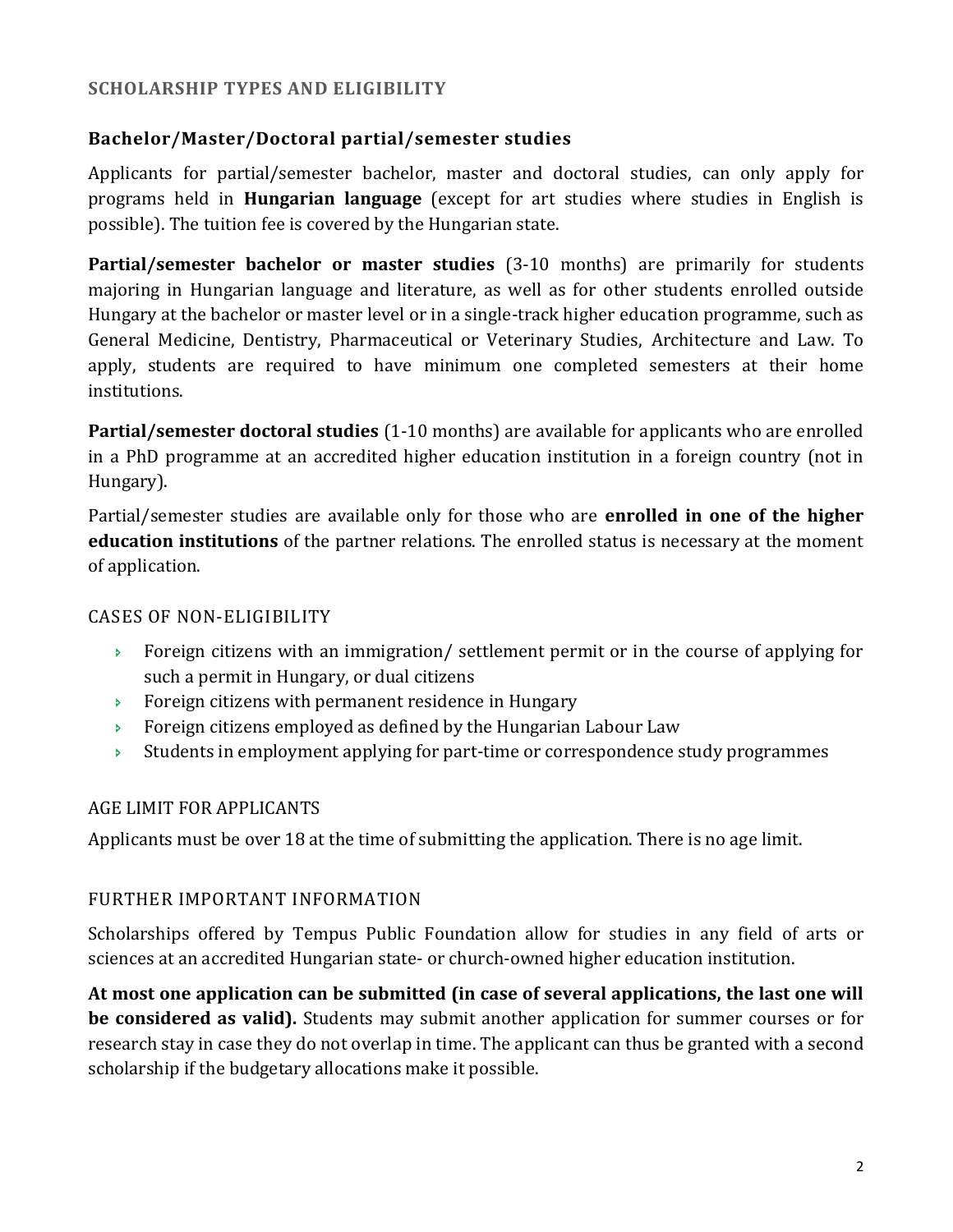In case of receiving any **other scholarships** covered by Tempus Public Foundation applicants are not eligible for the bilateral state scholarship.

Scholarship-holders must stay in Hungary during the entire period of their studies, excluding school and public holidays.

# **Utilization period**

Scholarships have to be implemented during the academic year 2019/2020. Scholarship period can be started earliest **1st September 2019** and must be finished by **31st July 2020** at latest.

# **Postponement**

The granted scholarship can only be used within the implementation period indicated in the call, so it cannot be postponed to the following academic year.

To modify the starting date within the implementation period can be arranged after receiving the consent of the host institution under the condition that the scholarship holder informs via e-mail Tempus Public Foundation through its bilateral state scholarships officer (see Tempus Public Foundation's contact persons according to the countries of origin here: [https://tka.hu/getDoc.php?doc=3839cd4b264282cc10ed70d8d315c59ad6f0067f\)](https://tka.hu/getDoc.php?doc=3839cd4b264282cc10ed70d8d315c59ad6f0067f).

# **Resignation**

In case the applicant cannot or do not want to use the scholarship within the period approved by the decision of Tempus Public Foundation, a new application for the following academic year has to be submitted. The applicant is requested to inform his/her Tempus Public Foundation through its bilateral state scholarships officer by email, as well as the host institution, without delay (see Tempus Public Foundation's contact persons according to the countries of origin here: [https://tka.hu/getDoc.php?doc=3839cd4b264282cc10ed70d8d315c59ad6f0067f\)](https://tka.hu/getDoc.php?doc=3839cd4b264282cc10ed70d8d315c59ad6f0067f).

# **Vis maior**

The scholarship holder is entitled to interrupt/finish the scholarship due to a vis maior situation occurring during his/her scholarship period. In this case, the scholarship holder has to inform his/her Tempus Public Foundation through its bilateral state scholarships officer by email, as well as the host and sending institution, without delay (see Tempus Public Foundation's contact persons according to the countries of origin here: https://tka.hu/getDoc.php?doc=3839cd4b264282cc10ed70d8d315c59ad6f0067f). In case of nomination, the national office responsible for scholarship grants needs to be informed, as well.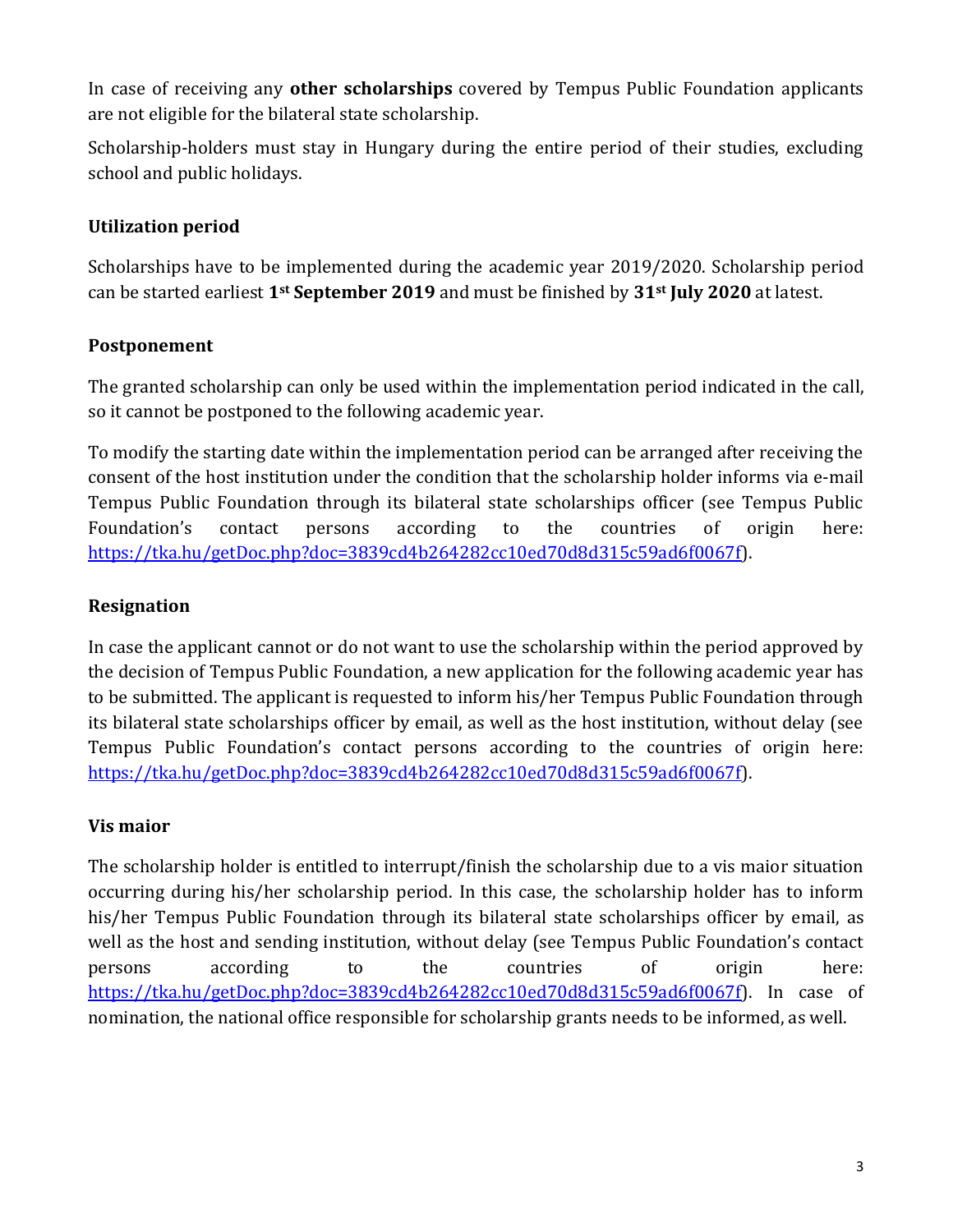### **SUBMITTING THE APPLICATION**

The application should be submitted as follows:

 fill your basic personal and application data in the **online questionnaire** which serves as the application platform. It can be reached and filled in **in Hungarian and in English:**

In Hungarian:<https://limesurvey.tpf.hu/index.php/539696?lang=hu> In English: <https://limesurvey.tpf.hu/index.php/539696?lang=en>

 **send all the application documents** (see below) **by email** to the relevant contact person of Tempus Public Foundation by choosing the target country you are applying for from the following table: <https://tka.hu/getDoc.php?doc=3839cd4b264282cc10ed70d8d315c59ad6f0067f>

### **All the application documents should be sent IN ONE EMAIL and possibly ON THE DAY OF FILLING IN THE QUESTIONNAIRE.**

*We would kindly ask our applicants to possibly indicate a gmail address as your contact, as well as send your application documents from it. Any hotmail, yahoo, citromail or freemail addresses are not supported by our email provider, so we do not always receive such emails and we cannot answer them.*

# **Deadline: 26th March 2019, Tuesday 11 pm,**

# **Please note that applications with formal errors and incomplete applications cannot be accepted and they will be automatically rejected.**

Note: Applicants applying under the work plan system should submit their applications and required documents to the organization responsible for scholarships in the sending relation, too. These scholarship offices or responsible ministries work with individual deadlines. Applicants are advised to contact the responsible organisation of their sending relation as soon as possible so that the given relation can officially review, rank and nominate the applications to Tempus Public Foundation.

### **APPLICATION PROCEDURE**

The Hungarian party first examines the applicants' eligibility, then evaluates applications nominated and ranked by partner offices, as well as individually submitted applications.

After carrying out a formal assessment by Tempus Public Foundation, formally correct applications will be evaluated professionally along the requirements listed in the Call for applications.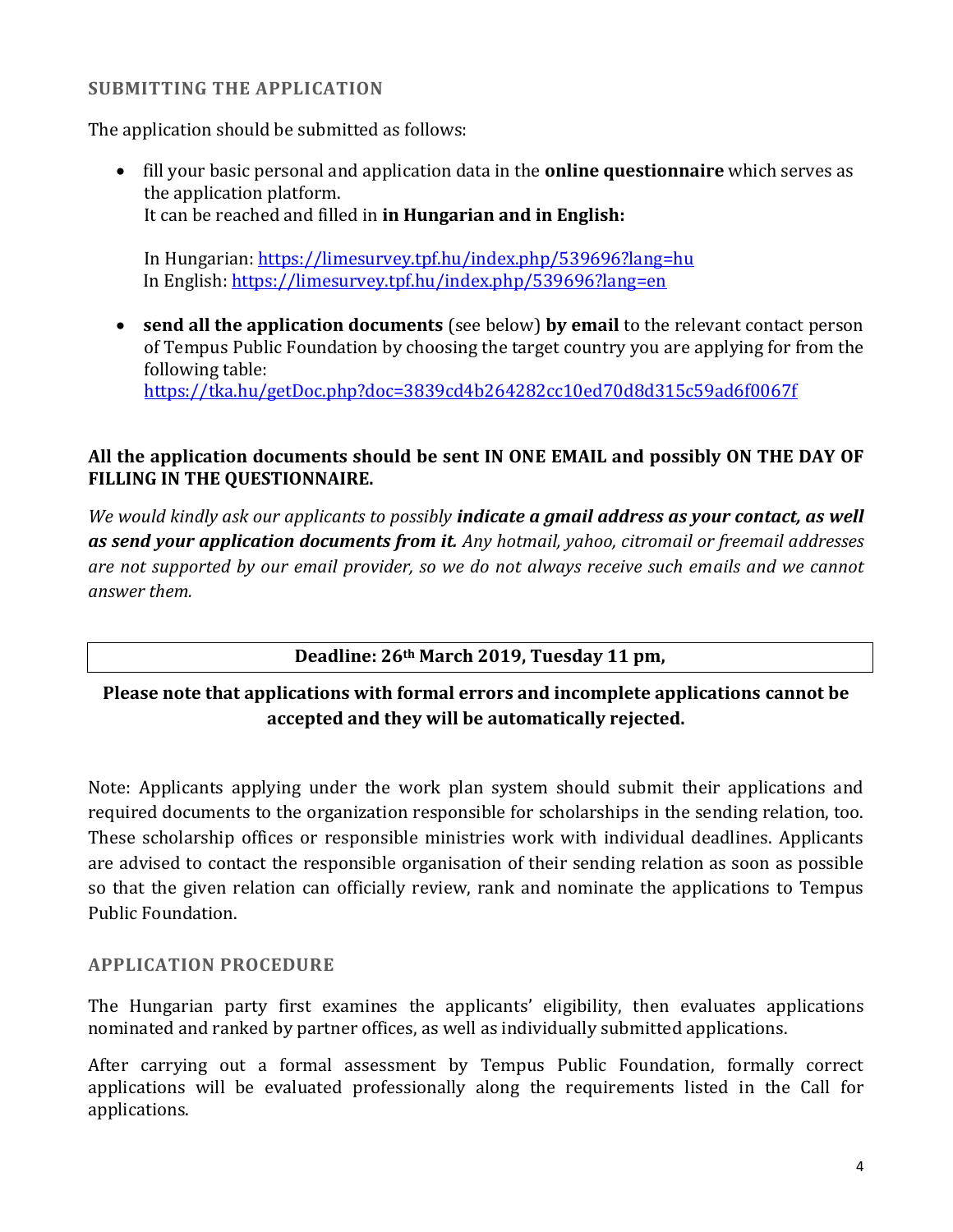Preference is given to applicants nominated by their sending relation in the selection procedure.

Any kind of undue influence on the professional evaluation or the application procedure cause immediate exclusion from the selection procedure.

Scholarships are granted by the Board of Trustees of Tempus Public Foundation in the name of the Minister responsible for education in Hungary.

All applicants (in case of nomination the national/territorial partner offices, too) will be informed of the final result of the application (awarded scholarship/waiting list/rejection) electronically (in special circumstances, by post, too) by Tempus Public Foundation. At the same time successful applicants will be provided with information concerning the terms and conditions needed to organise their stay in Hungary, in May-June 2019. Tempus Public Foundation informs the host institute, as well.

There is no appeal to the decision.

# **DOCUMENTS TO BE SUBMITTED**

The email part of the application should contain the following documents:

The language of the **documents** can be **Hungarian, English, French or German**. If they are not written in either of these four languages, their **official Hungarian or English translations** must also be attached. Documents with the stamp and signature of the issuing institution on letterhead can be considered as official, there is no need to have it translated by a translator office.

General application documents necessary **for all applicants of partial/semester studies:**

- 1. Application form of Tempus Public Foundation (downloadable from: [http://tka.hu/international-programmes/4133/information-for-applicants\)](http://tka.hu/international-programmes/4133/information-for-applicants) *Please, properly sign and date the document.*
- 2. Certificate of enrolment issued by the applicant's host institution including the expected date of graduation.
- 3. No more than a 3-month-old medical certificate issued by a GP of satisfactory health condition for studies (no contagious disease). No template available.
- 4. Copy of the picture page of ID card or passport.

Beyond the above general application documents, other documents necessary for **bachelor or master partial/semester studies:**

- 5. Motivation letter minimum 1 maximum 2 pages long
- 6. Copy of Transcript of Records
	- o for bachelor studies: copy of the Transcript of Records of the last completed semester
	- o for master studies: copy of the bachelor's degree and copy of the Transcript of Records of the last completed semester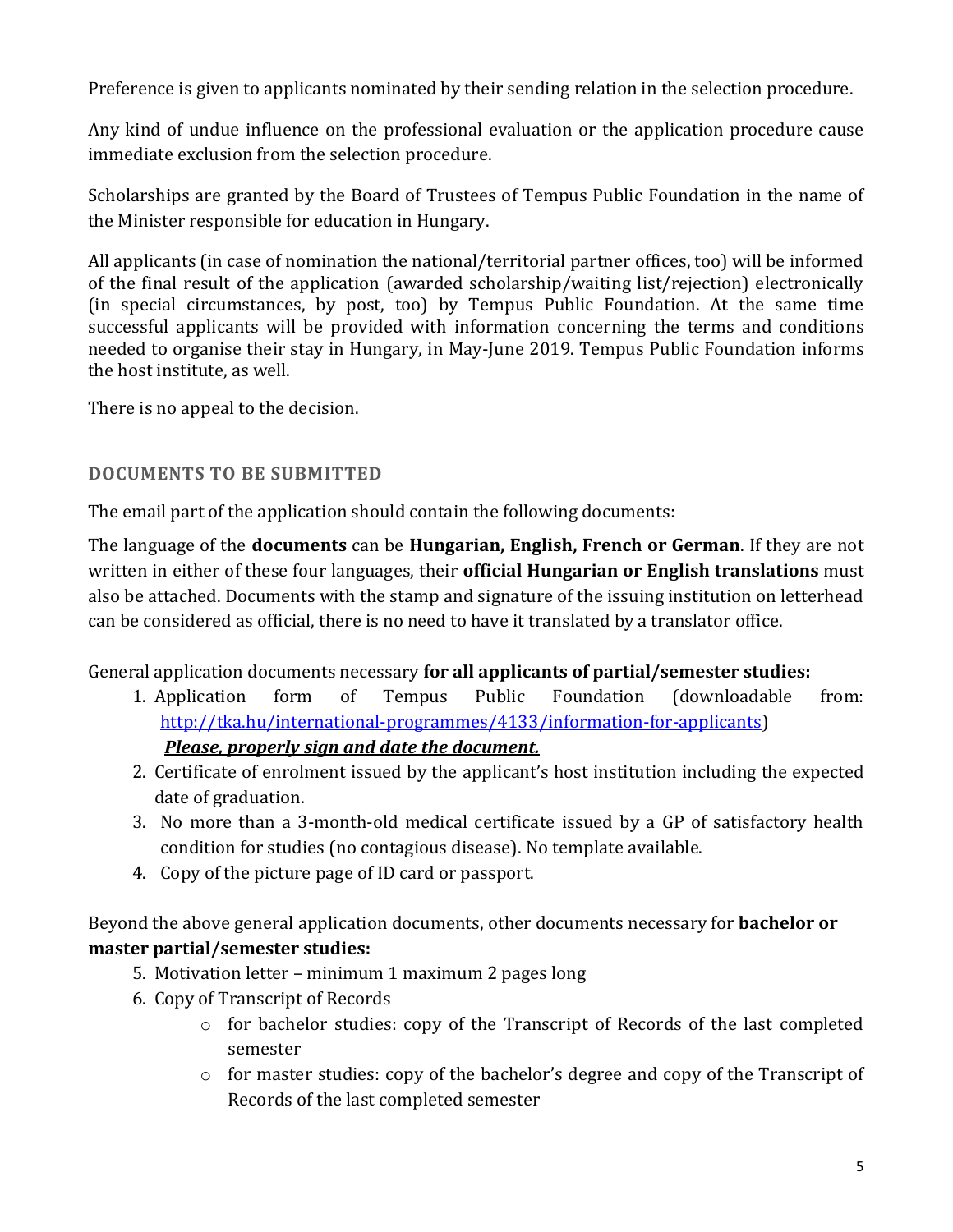- 7. Proof of Hungarian language proficiency required for the completion of the studies (at least B2 knowledge, for example language exam certificate, or certificate (in Hungarian or English) issued by the sending institution, Hungarian institute, Lectorate or consul.)
- 8. Preliminary Acceptance Letter issued by the relevant Head of Department and International Office of a Hungarian Higher Education Institution, dated, stamped and signed on institutional letterhead. Downloadable form, please, possibly use this: <http://tka.hu/international-programmes/4133/information-for-applicants>

Beyond the above general application documents, other application documents necessary **for doctoral partial/semester studies**:

- 5. Precise and detailed work plan 2-5 pages long (according to the work plan template available on our website)
- 6. Copy of the highest degree/diploma of Hungarian language proficiency required for the completion of the studies (at least B2 knowledge, for example language exam certificate, or certificate issued by the sending institution, Hungarian institute, Lectorate or consul.) Applicants for Hungarian language partial studies held by KKM-Balassi Institute make an exception since knowledge of Hungarian language is not a requirement there.
- 7. Preliminary Acceptance Letter issued by the head of an accredited Hungarian doctoral school and international office, dated, stamped, signed on institutional letterhead. (Downloadable form, please, possibly use this: [http://tka.hu/international](http://tka.hu/international-programmes/4133/information-for-applicants)[programmes/4133/information-for-applicants\)](http://tka.hu/international-programmes/4133/information-for-applicants)
- 8. Two Letters of Recommendation from two recognized experts in the relevant discipline with original signature, dated, stamped and/or on institutional letterhead. The signers of the Letters of Recommendations cannot be the same as of the Letter of Invitation. Recommendations older than 6 months cannot be accepted.

# **ART SCHOLARSHIPS**

# **Applicants for art scholarships must attach the following supplementary documents uploaded in the field 'Other documents':**

- Fine and applied arts: the link of the webpage of 5 works of art ("portfolio") indicating the date of creation.
- Performing arts: the link of the webpage of 3 pieces of performance of different styles.

Fine, applied and performing artists may be required by the host university to submit a more detailed portfolio or to take part in an entrance exam before being granted a scholarship.

**Applicants to Liszt Academy of Music (LFZE),** before preparing and submitting their application, should contact the International Department of the Academy for detailed information on specific opportunities and also ask for a Letter of Invitation.

Contact e-mail: [international.office@lisztakademia.hu,](mailto:international.office@lisztakademia.hu) phone: +36 1 462 4616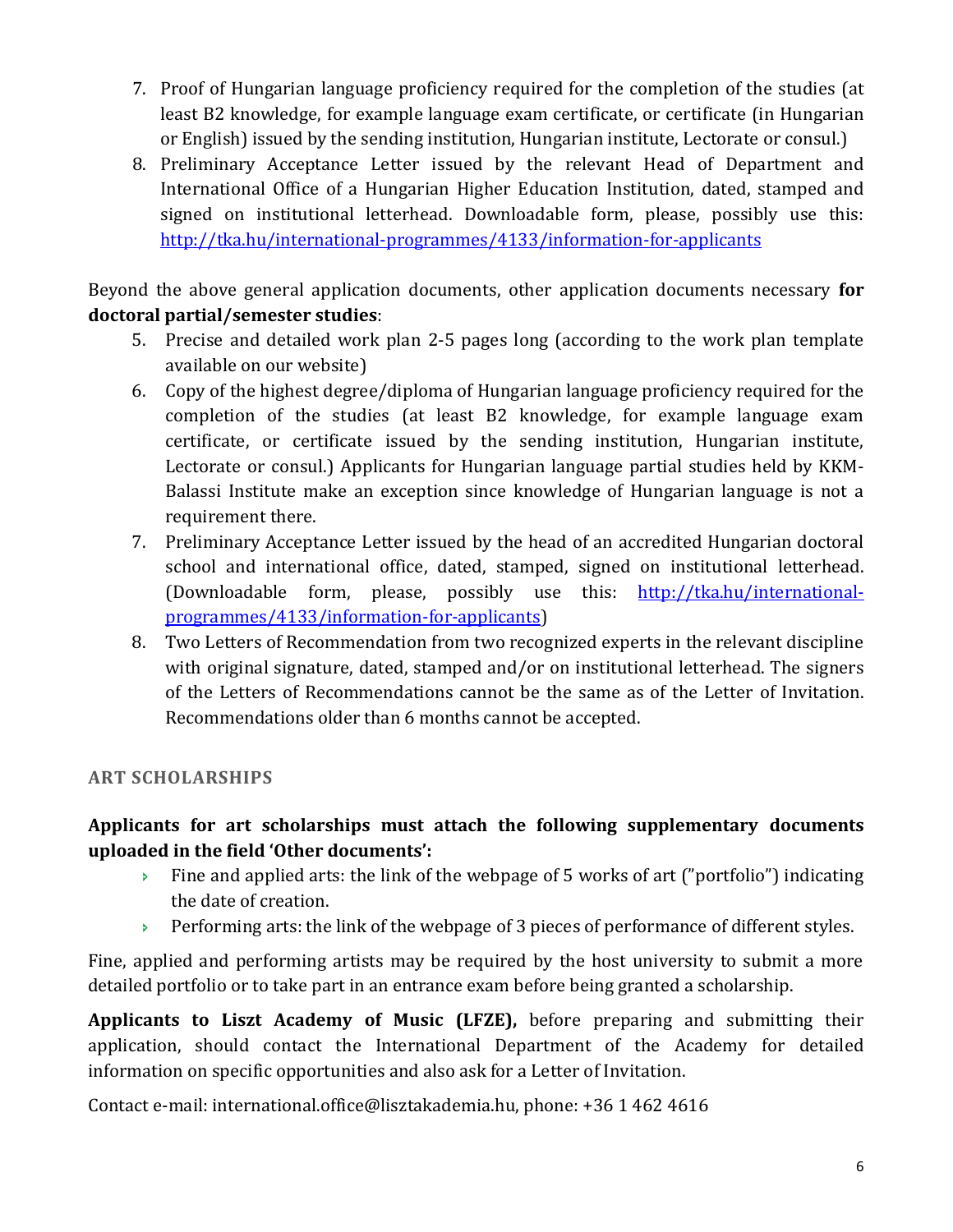The Acceptance Letter must be signed by the Head of Institution and the Head of Department. Letters signed by department teachers are not accepted.

Applicants should also send their application to Liszt Academy of Music before 15 April besides submitting it to Tempus Public Foundation and – depending on the type of scholarship and programme – they have to send a portfolio (for further information applicants shall contact the Academy). Applicants should indicate on the application form that they applied for state scholarship to Tempus Public Foundation at the same time.

### **SCHOLARSHIP RATES**

The scholarship is paid by the receiving higher education institution to the scholarship-holder.

Bachelor and Master partial/semester studies:

Stipend: 40 460 HUF/month (not covering the cost of living)

Accommodation: student hostel accommodation depending on the capacity of the university, paid by the scholarship-holder

Doctoral partial/semester studies:

Stipend: In 1<sup>st</sup> and 2<sup>nd</sup> year 140 000 HUF/month; in 3<sup>rd</sup> and 4<sup>th</sup> year 180 000 HUF/month (not necessarily covering the cost of living/)

Accommodation: student hostel accommodation depending on the capacity of the university, paid by the scholarship-holder.

Scholarship-holders who were nominated by their sending relation from the Czech Republic, Poland and the Slovak Republic **receive their stipend from their sending relation**. Hence, the amount of their stipend is set by the respective scholarship offices of these countries.

### **FURTHER INFORMATION ON FINANCIAL PROVISIONS**

# State scholarships **cannot be awarded at the same time with any other scholarships granted by the Hungarian state.**

The scholarship is meant to contribute to the living expenses of only one person, it does not necessarily cover all expenses during the scholarship period. There is no financial support for visa fees and any allowance for accompanying persons.

Apart from the above-mentioned costs, Tempus Public Foundation cannot ensure any other allowance or support.

### **Travel expenses**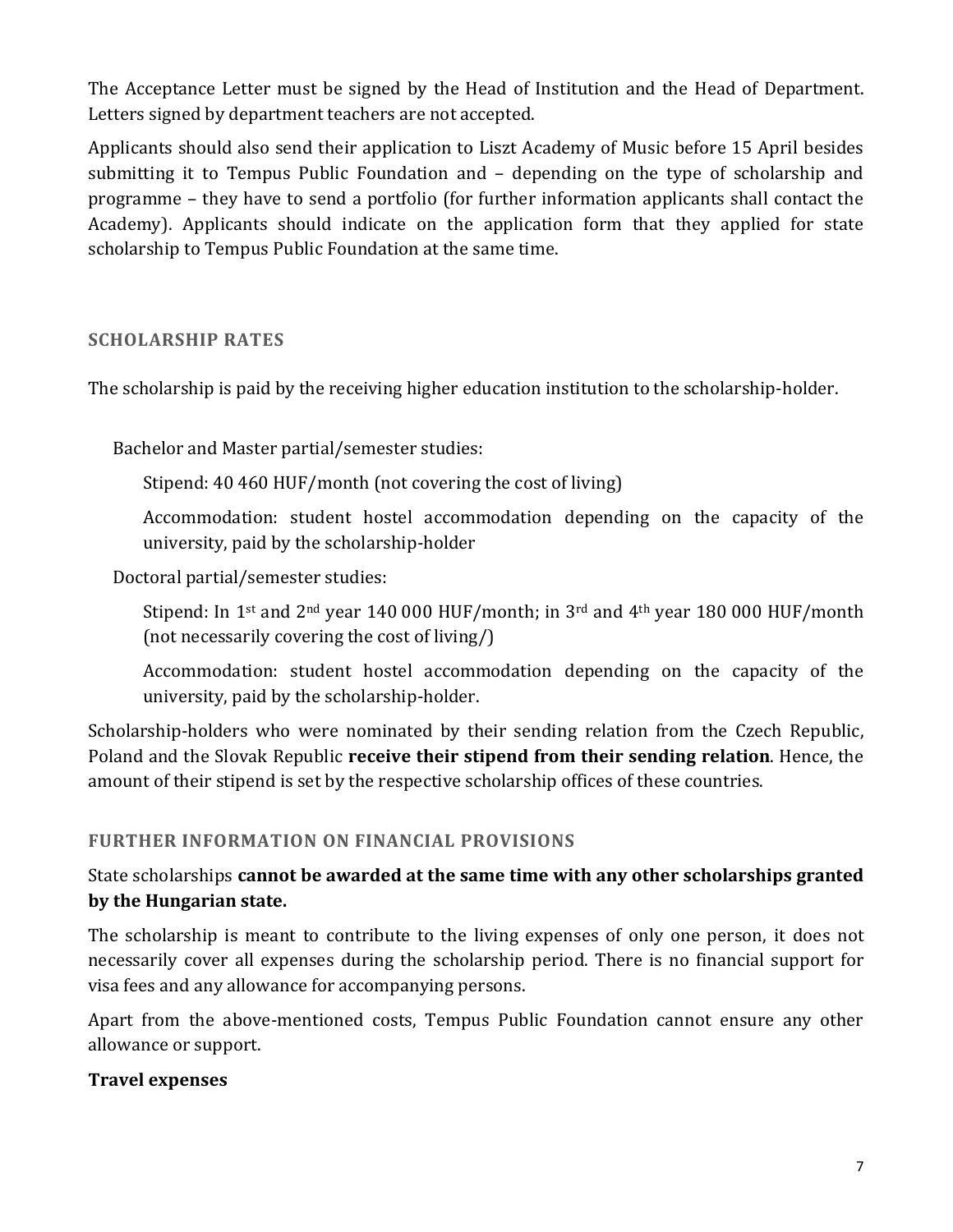Travel expenses to Hungary, within Hungary and back to the country of origin are not covered by Tempus Public Foundation.

# **Entitlement to Healthcare Services**

According to the rules of the European Parliament and Council Regulations 883/2004 (EC) and 987/2009 (EC), scholarship-holders who are citizens of either the European Union, EEA member countries or Switzerland are entitled to healthcare services in medical necessity during their stay in Hungary.

Healthcare services in medical necessity during their stay in Hungary are available for scholarship-holders with the European Health Insurance Card (E111). Medical necessity is determined by the physician who considers the given circumstances. Scholarship-holders should obtain the European Health Insurance Card in their home country prior to the arrival to Hungary.

Further important information: healthcare services can only be provided – according to the equal treatment principle of the European Union - by those healthcare providers that have contractual relations with the National Health Insurance Fund (NEAK). The scholarship holder has to cover the costs of those services that are provided by a private healthcare provider that has no contractual relation with NEAK.

Citizens of all other countries - who wish to stay in Hungary for more than 1 month - are covered for medical treatment in case of sudden illness by the Hungarian party. This insurance does not cover dentistry services, with the exception of urgent treatments. Health insurance covered by the Hungarian party is only available for scholarship holders under the age of 65.

Scholarship-holders staying in Hungary for less than 1 month and participants of summer university courses are required to make their own arrangements for insurance coverage.

# **MOBILITY REPORT**

Scholarship-holders are required to submit a **professional report within 30 days after finishing their stay in Hungary.** In the end of the scholarship period, Tempus Public Foundation will send an e-mail to the applicant's e-mail address that was indicated in the application to ask for the submission of the final report.

# **The final report consists of**

- **a 1-2 page essay summarizing the scholarship period,**
- **a scholarship period certificate issued by the host institution, and**
- **the completion of an online questionnaire.**

# **FAILURE TO SUBMIT THE MOBILITY REPORT**